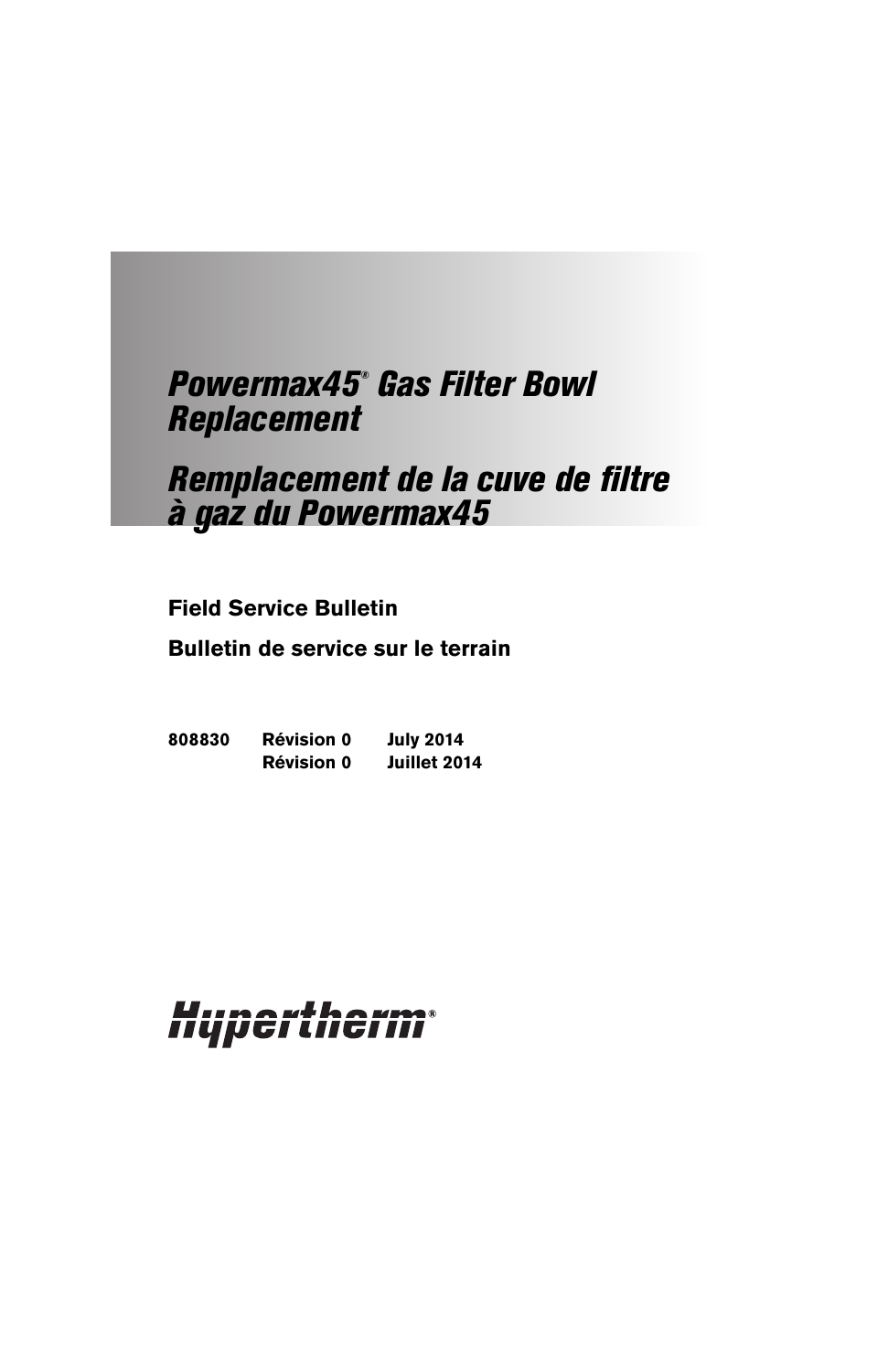Hypertherm Inc. Etna Road, P.O. Box 5010 Hanover, NH 03755 USA 603-643-3441 Tel (Main Office) 603-643-5352 Fax (All Departments) info@hypertherm.com (Main Office Email) 800-643-9878 Tel (Technical Service) technical.service@hypertherm.com (Technical Service Email)

800-737-2978 Tel (Customer Service) customer.service@hypertherm.com (Customer Service Email) 866-643-7711 Tel (Return Materials Authorization) 877-371-2876 Fax (Return Materials Authorization) return.materials@hypertherm.com (RMA email)

#### Hypertherm Plasmatechnik GmbH

Technologiepark Hanau Rodenbacher Chaussee 6 D-63457 Hanau-Wolfgang, Deutschland 49 6181 58 2100 Tel 49 6181 58 2134 Fax 49 6181 58 2123 (Technical Service)

#### Hypertherm (S) Pte Ltd.

82 Genting Lane Media Centre Annexe Block #A01-01 Singapore 349567, Republic of Singapore 65 6841 2489 Tel 65 6841 2490 Fax 65 6841 2489 (Technical Service)

#### Hypertherm (Shanghai) Trading Co., Ltd.

Unit 301, South Building 495 ShangZhong Road Shanghai, 200231 PR China 86-21-60740003 Tel 86-21-60740393 Fax

#### Hypertherm Europe B.V.

Vaartveld 9 4704 SE Roosendaal, Nederland 31 165 596907 Tel 31 165 596901 Fax 31 165 596908 Tel (Marketing) 31 165 596900 Tel (Technical Service) 00 800 4973 7843 Tel (Technical Service)

#### Hypertherm Japan Ltd.

Level 9, Edobori Center Building 2-1-1 Edobori, Nishi-ku Osaka 550-0002 Japan 81 6 6225 1183 Tel 81 6 6225 1184 Fax

#### Hypertherm Brasil Ltda.

Rua Bras Cubas, 231 – Jardim Maia Guarulhos, SP - Brasil CEP 07115-030 55 11 2409 2636 Tel 55 11 2408 0462 Fax

#### Hypertherm México, S.A. de C.V.

Avenida Toluca No. 444, Anexo 1, Colonia Olivar de los Padres Delegación Álvaro Obregón México, D.F. C.P. 01780 52 55 5681 8109 Tel 52 55 5683 2127 Fax

#### Hypertherm Korea Branch

#3904 Centum Leaders Mark B/D, 1514 Woo-dong, Haeundae-gu, Busan Korea, 612-889 82 51 747 0358 Tel 82 51 701 0358 Fax

© 2014 Hypertherm Inc. All rights reserved. Tous droits réservés

Powermax and Hypertherm are trademarks of Hypertherm Inc. and may be registered in the United States and/or other countries. All other trademarks are the property of their respective holders.

Powermax et Hypertherm sont des marques d'Hypertherm Inc. qui peuvent être déposées aux États-Unis et/ou dans d'autres pays. Toutes les autres marques commerciales sont la propriété de leurs détenteurs respectifs.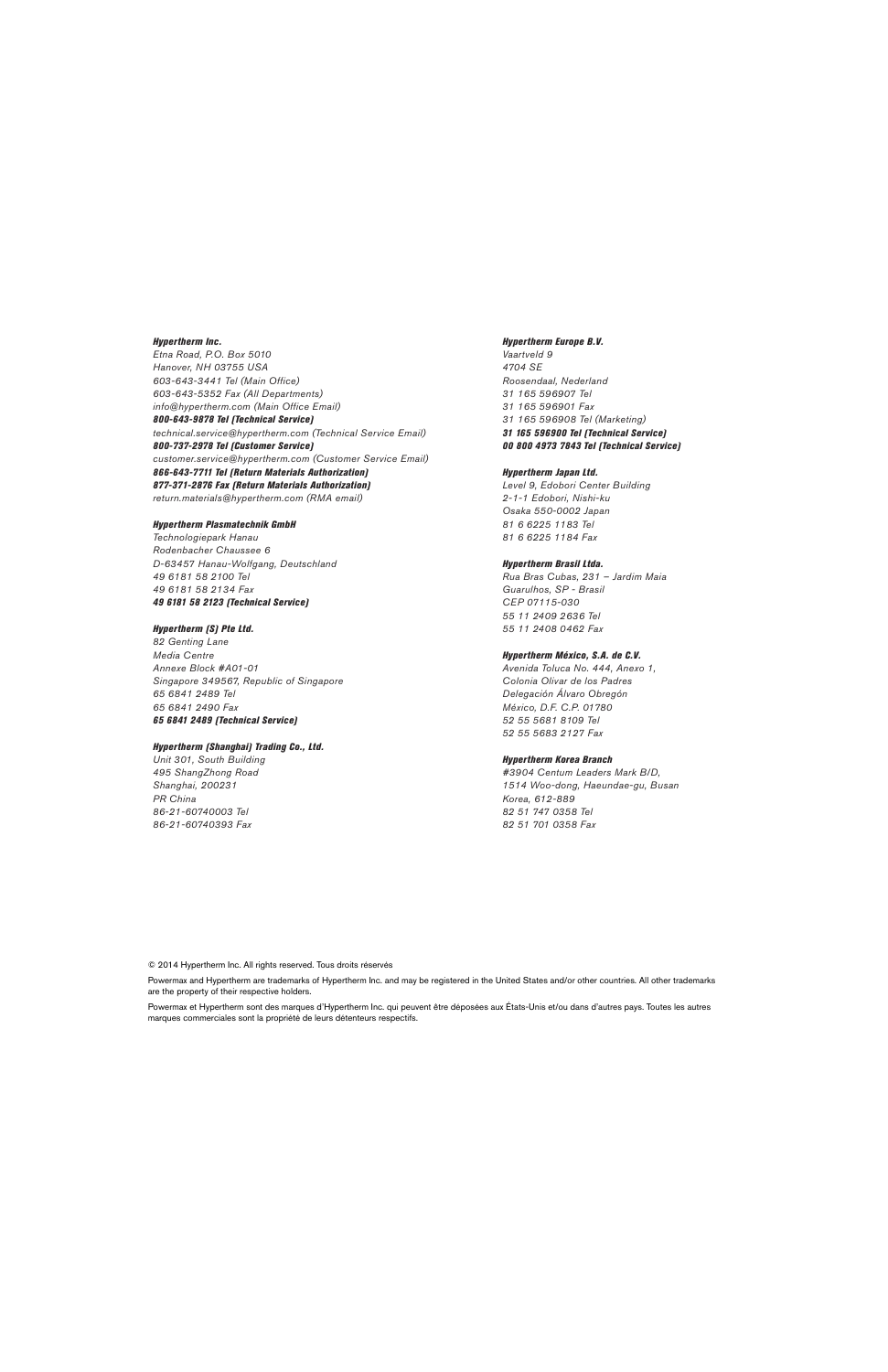# **Introduction**

| <b>WARNING!</b><br><b>ELECTRIC SHOCK CAN KILL</b>                                                                                               |
|-------------------------------------------------------------------------------------------------------------------------------------------------|
| Disconnect electrical power before performing any maintenance.<br>See the Safety and Compliance Manual (80669C) for more safety<br>precautions. |

#### **Purpose**

This Field Service Bulletin describes the necessary steps to replace the gas filter bowl in the power supply.

## **Tools and materials needed**

■ Assorted Phillips<sup>®</sup> and TORX<sup>®</sup> screwdrivers

#### **Kit 428258 contents**

separately.

| Part number             | <b>Description</b>                                                                         | Quantity |
|-------------------------|--------------------------------------------------------------------------------------------|----------|
| 011118                  | Gas filter bowl assembly:                                                                  |          |
|                         | • Filter bowl containing O-ring and plunger                                                |          |
|                         | Metal guard<br>$\mathbf{H}$ .                                                              |          |
|                         | • Drain fitting                                                                            |          |
| <b>QN</b><br>agnoratoly | The gas filter element and drain hose are not included in this kit. These can be purchased |          |

**Gas filter bowl assembly**

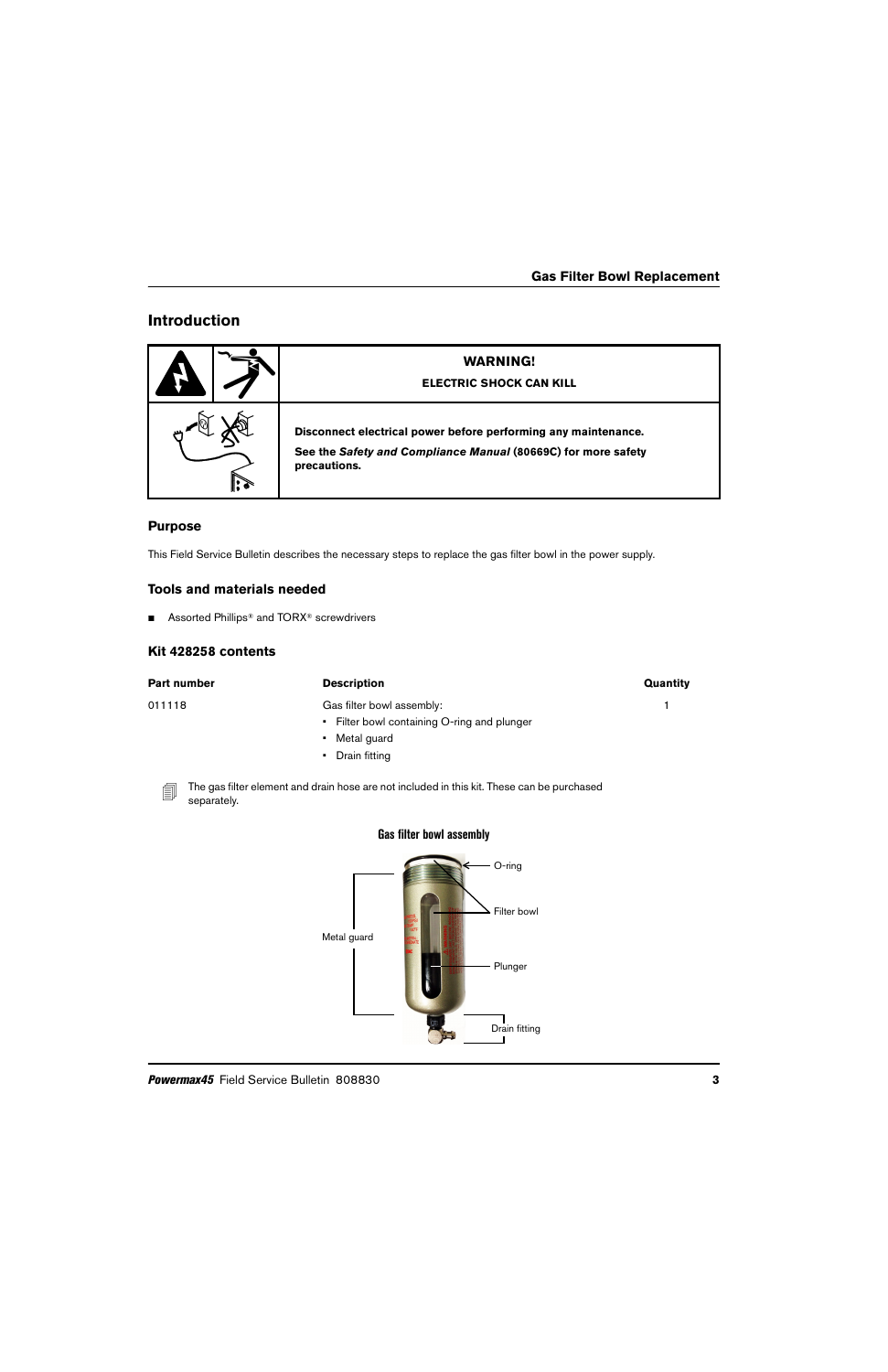# **Replace the gas filter bowl**

#### **Remove the power supply cover**

- 1. Set the power switch to OFF (**O**), disconnect the power cord from the power source, and disconnect the gas supply.
- 2. Remove the two screws from the handle on the top of the power supply. Gently pull on the panel nearest the screw you are removing to keep pressure on the screw. When the screw is almost out, tilt the screwdriver slightly to help pull the screw out of the recessed hole.
- 3. Slightly tip the front and rear panels away from the power supply so that you can get the edges of the handle out from underneath them. Remove the handle, and set it and the two screws aside.
- 4. Continue to tilt the panels outward to release the fan side of the cover from its track. Then lift the cover off the power supply.



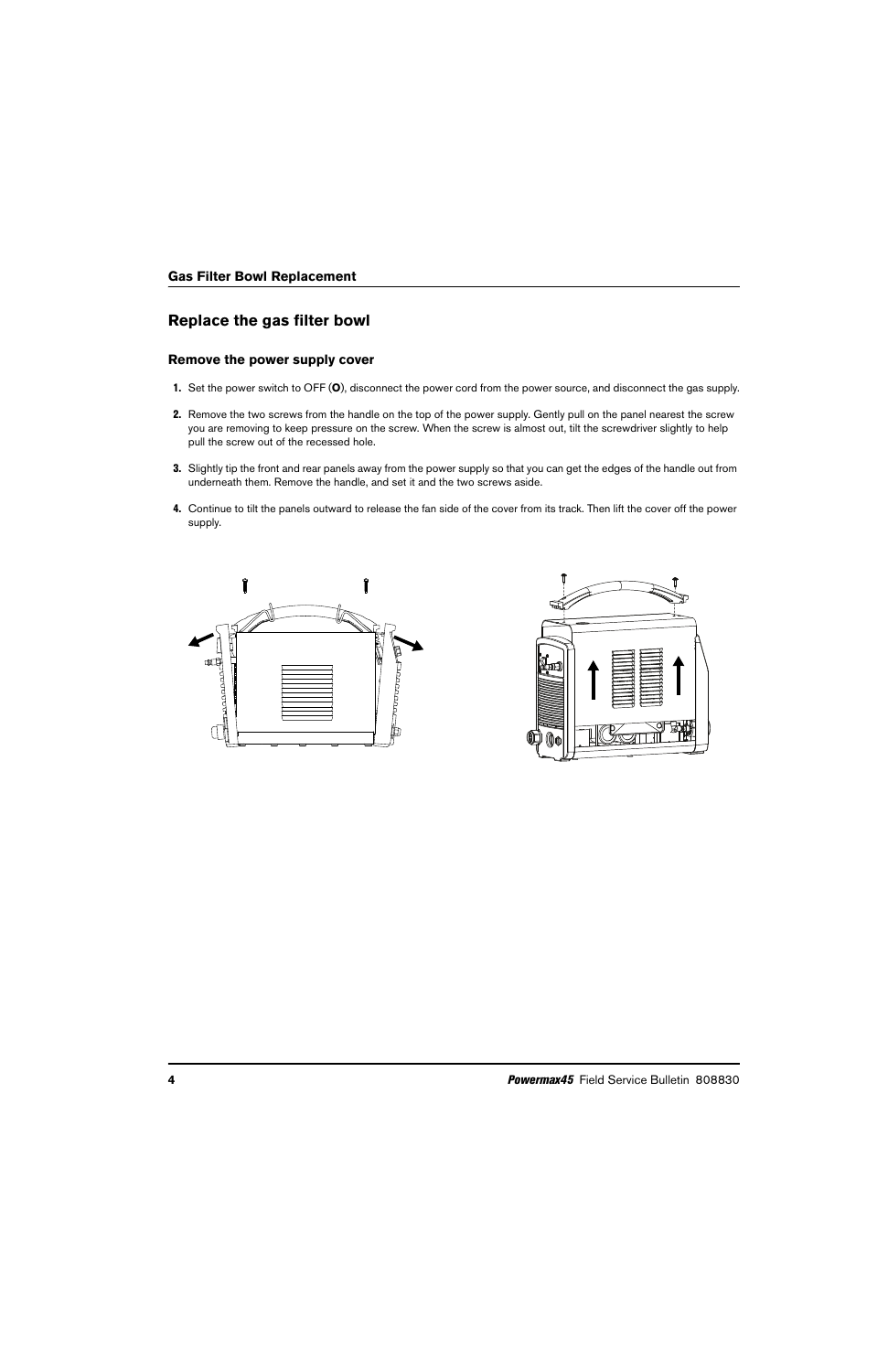## **Remove the gas filter bowl**

- 1. From the fan side of the power supply, disconnect the drain hose  $\bigodot$  from the hole in the bottom of the base.
- 2. Remove the other end of the drain hose from the drain fitting at the bottom of the gas filter bowl  $\bigcirc$ . Set the drain hose aside.



3. Unscrew the filter bowl's metal guard **3** until it is completely detached from the gas filter/regulator assembly.

The filter bowl inside the metal guard will still be attached to the gas filter/regulator.

4. Grip the filter bowl **4** through the slots in the metal guard. Remove the filter bowl from the gas filter/regulator by twisting it and pulling gently until it releases.

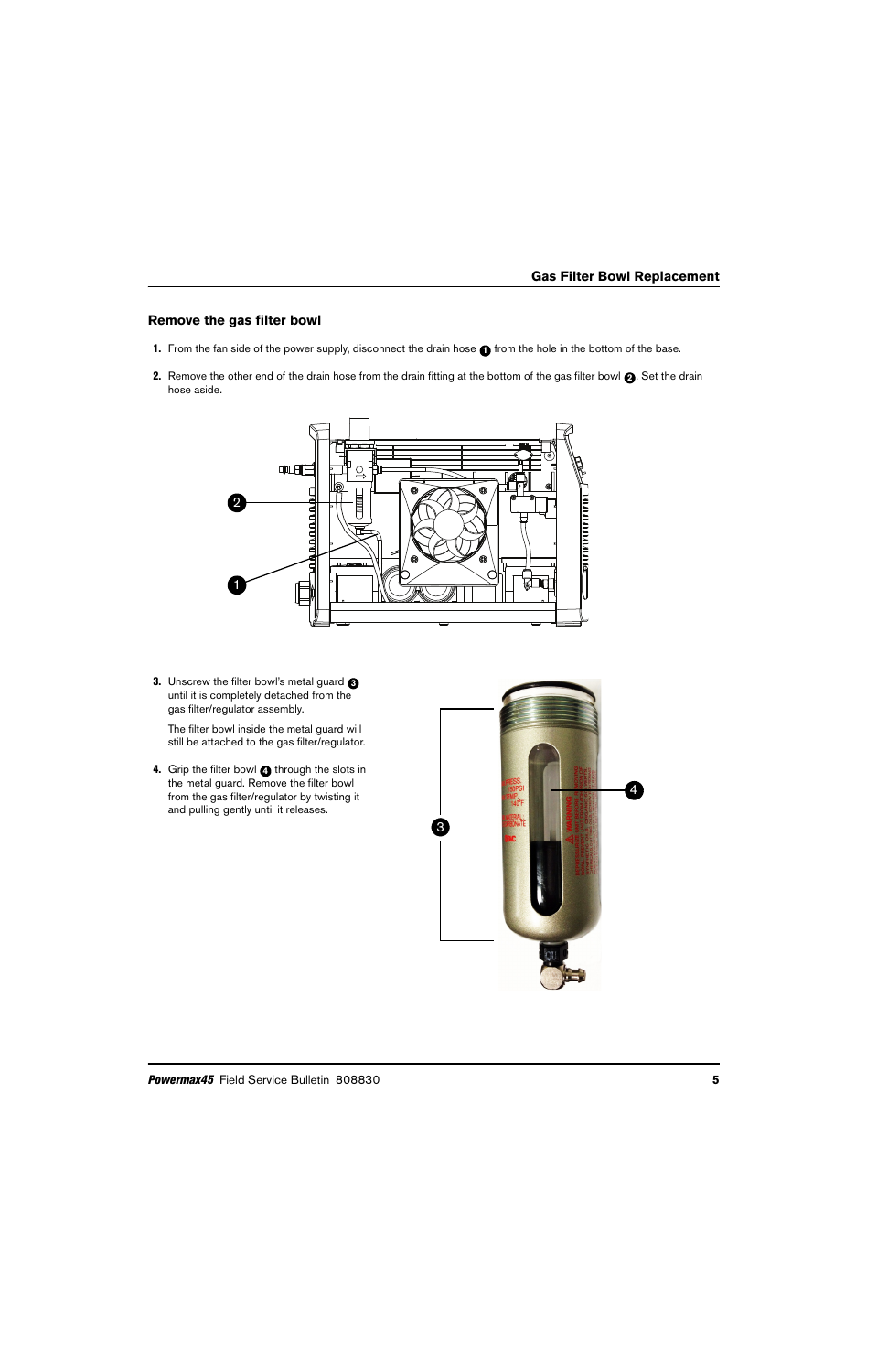#### **Install the gas filter bowl**

- 1. Screw the new gas filter bowl assembly  $\bigcirc$  into the gas filter/regulator **@**. The drain fitting **@** should point toward the front of the power supply.
- 2. Press the drain hose onto the drain fitting on the bottom of the gas filter bowl.
- **3.** Press the other end of the drain hose onto the drain hole in the bottom of the power supply.
- 4. Reconnect the gas supply, and check for leaks at each fitting and hose connection point on the gas filter/regulator assembly.





**If the purity level of the gas is too low, or if there are leaks in the supply hoses or connections:**

- **Cut speeds can decrease.**
- **Cut quality can deteriorate.**
- **Cutting thickness capability can decrease.**
- **Consumables life can be shortened.**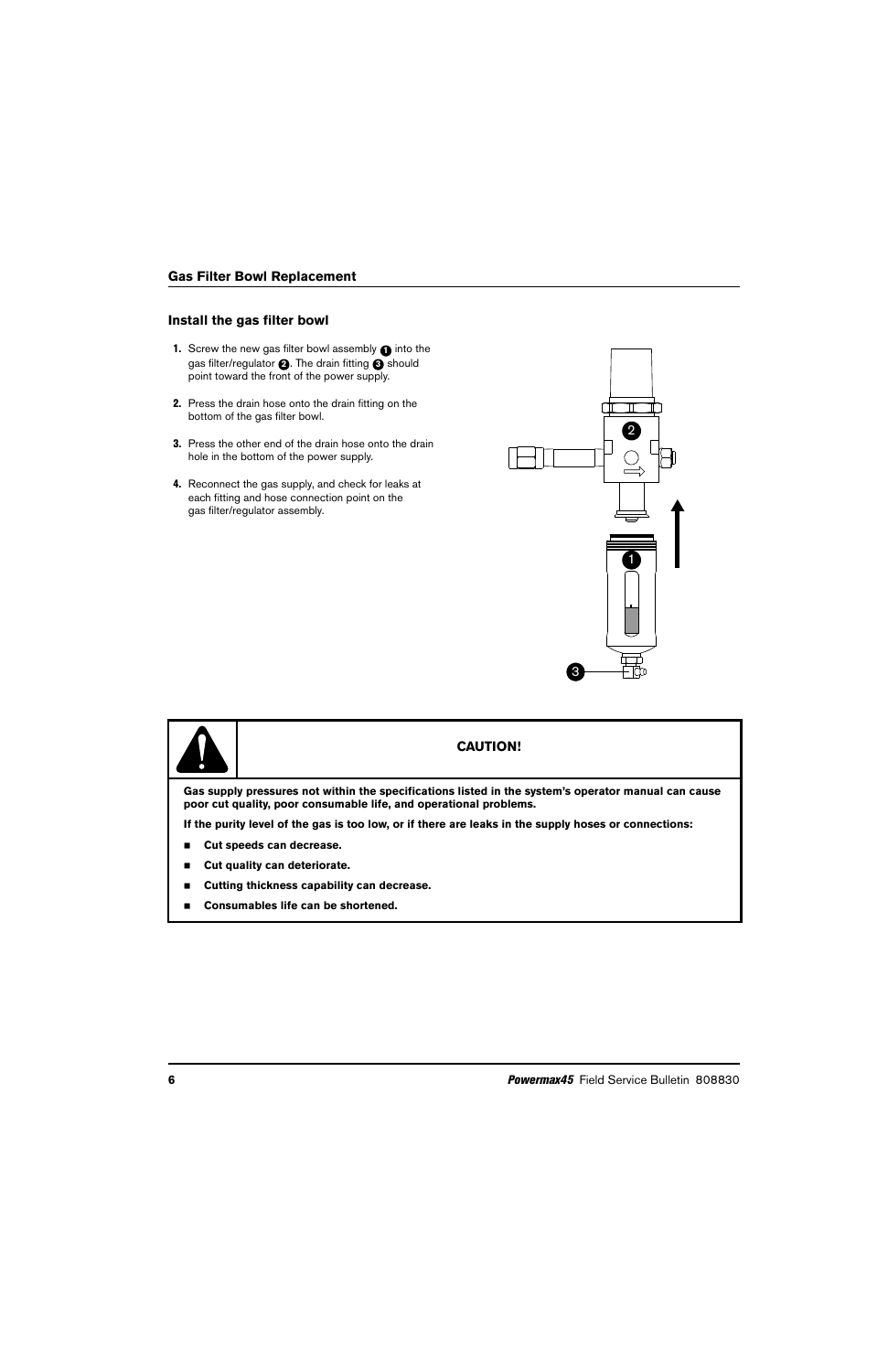## **Reinstall the power supply cover**

1. Being careful not to pinch any wires, slide the cover onto the power supply. Align the bottom edges with the tracks, and align the slot  $\bigcirc$  in the top of the cover with the tab  $\bigcirc$  on the front panel  $\bigcirc$  so that the louvers in the cover are in front of the fan.



- 2. Realign the front panel with the power supply.
- **3.** Realign the rear panel with the power supply, making sure that the hole in the ground clip is aligned with the screw holes in both the panel and the power supply.
- 4. Position the handle over the holes in the top of the cover, and position the ends of the handle underneath the edges of the panels.
- **5.** Reinstall the two screws that attach the cover and handle.
- 6. Reconnect the power cord, and set the power switch to ON (**I**).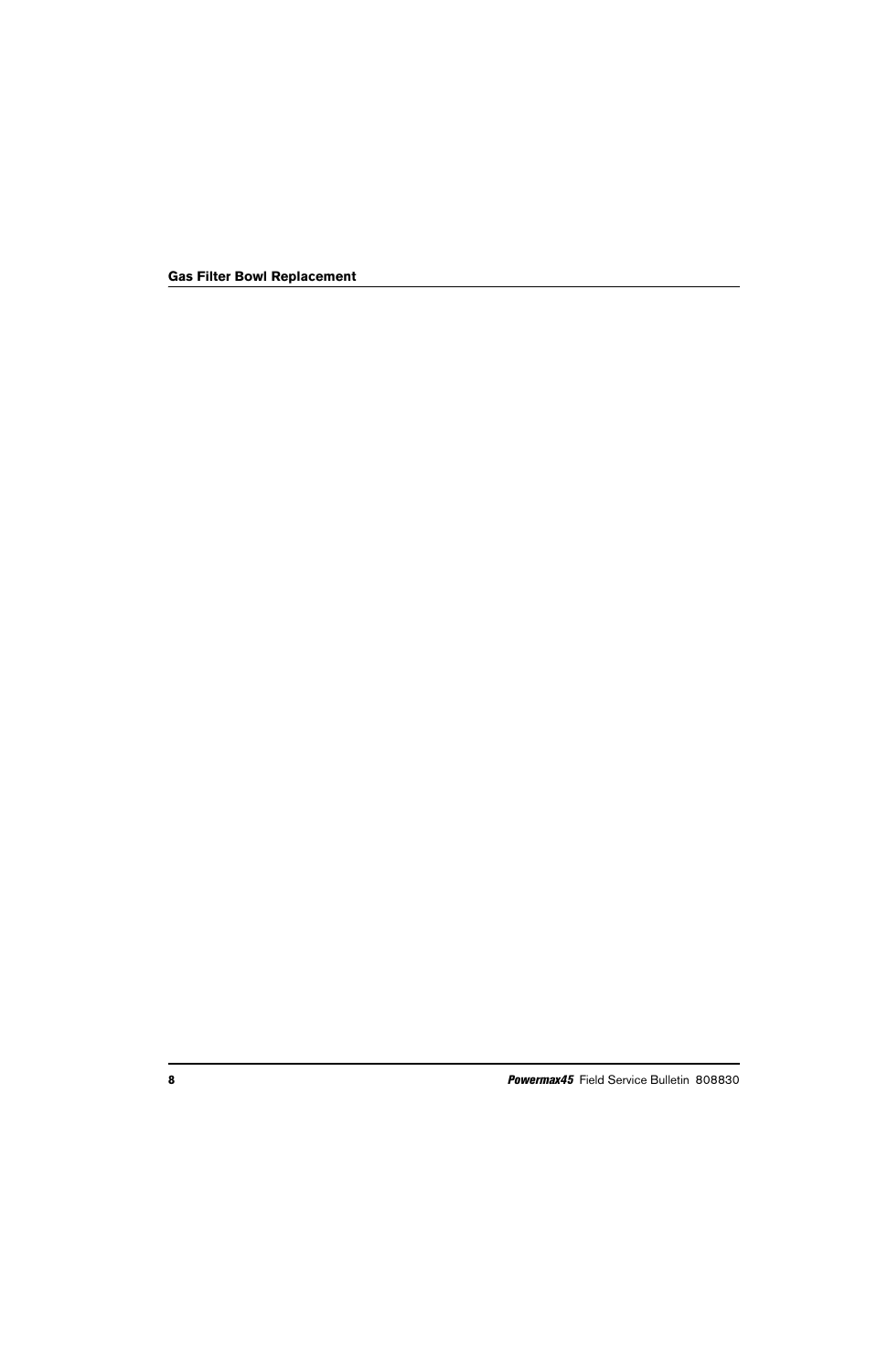# **Introduction**

| <b>AVERTISSEMENT!</b><br>UN CHOC ÉLECTRIQUE PEUT ÊTRE MORTEL                                                                                                                |
|-----------------------------------------------------------------------------------------------------------------------------------------------------------------------------|
| Avant tout entretien, débrancher l'alimentation électrique.<br>Se reporter au Manuel de sécurité et de conformité (80669C) pour des<br>mesures de sécurité supplémentaires. |

## **Objet**

Ce bulletin de service sur le terrain décrit les étapes nécessaires pour remplacer la cuve de filtre à gaz de la source de courant.

# **Outils et matériel requis**

■ Tournevis Phillips<sup>®</sup> et TORX<sup>®</sup> assortis

## **Contenu du kit 428258**

| Numéro de référence                       | <b>Description</b>                                                                                                                             | Quantité |
|-------------------------------------------|------------------------------------------------------------------------------------------------------------------------------------------------|----------|
| 011118                                    | Ensemble de cuve de filtre à gaz :<br>Cuve de filtre comprenant un joint torique et un plongeur<br>Protecteur métallique<br>Raccord de vidange |          |
| 創<br>Ils peuvent être achetés séparément. | La cartouche filtrante de gaz et le tuyau de vidange ne sont pas inclus dans ce kit.                                                           |          |
|                                           | Ensemble de cuve de filtre à gaz                                                                                                               |          |
|                                           | Joint torique<br>Cuve de filtre                                                                                                                |          |

Plongeur

٦

Raccord de vidange

Protecteur métallique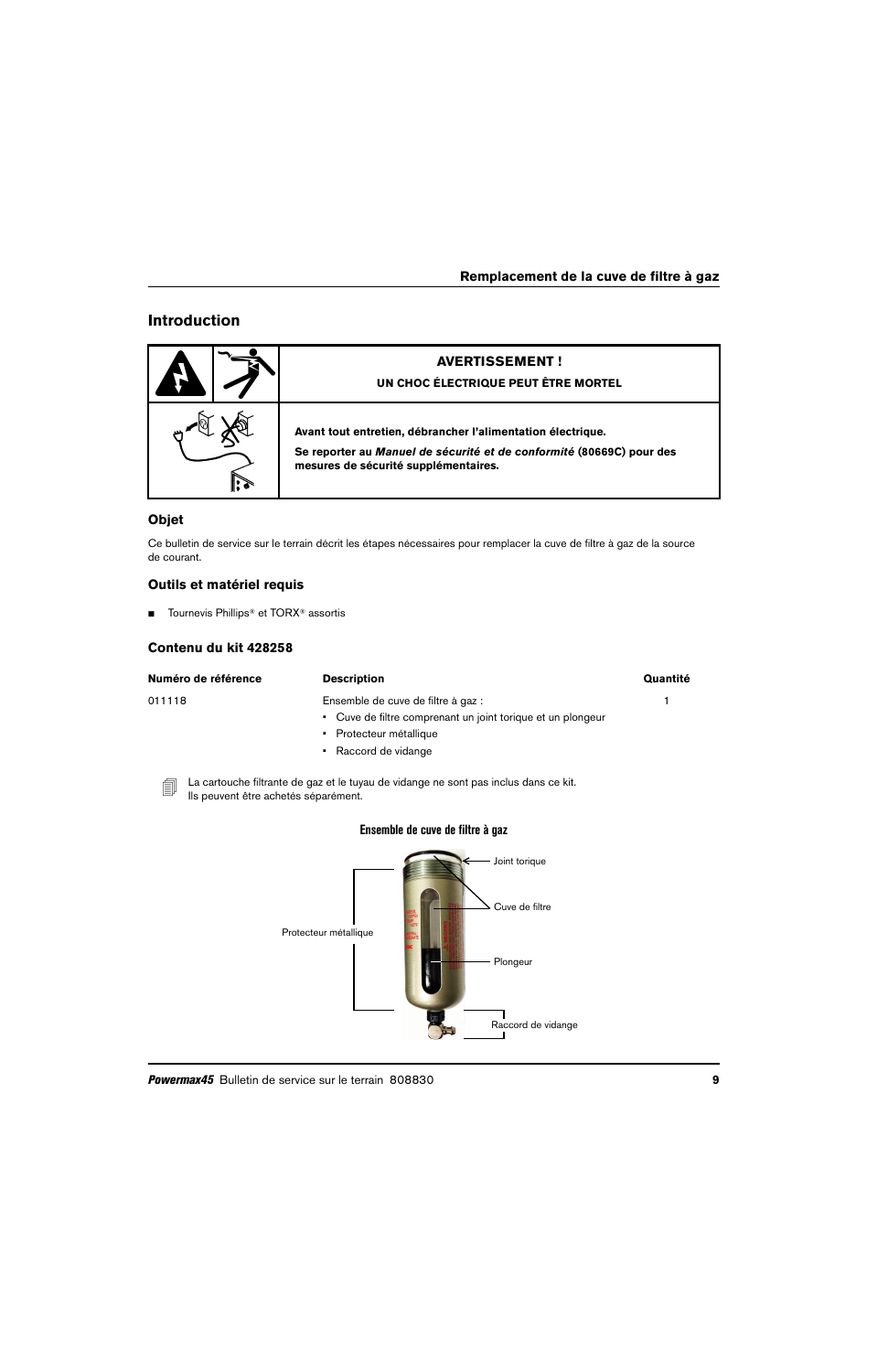# **Remplacement de la cuve de filtre à gaz**

#### **Dépose du couvercle de la source de courant**

- 1. Couper l'alimentation (OFF) (**O**), débrancher le cordon d'alimentation de la source de courant et débrancher l'alimentation en gaz.
- 2. Retirer les deux vis de la poignée sur le dessus de la source de courant. Tirer doucement sur le panneau le plus proche de la vis qui est retirée afin de maintenir une pression sur cette dernière. Une fois la vis pratiquement extraite, incliner légèrement le tournevis pour faciliter l'extraction de la vis.
- 3. Basculer légèrement les panneaux d'extrémité avant et arrière de la source de courant de façon à en extraire les bords de la poignée d'en dessous. Déposer la poignée et la mettre de côté avec les deux vis.
- 4. Continuer à incliner les panneaux vers l'extérieur pour dégager le couvercle de ses rails côté ventilateur. Soulever ensuite le couvercle de la source de courant.



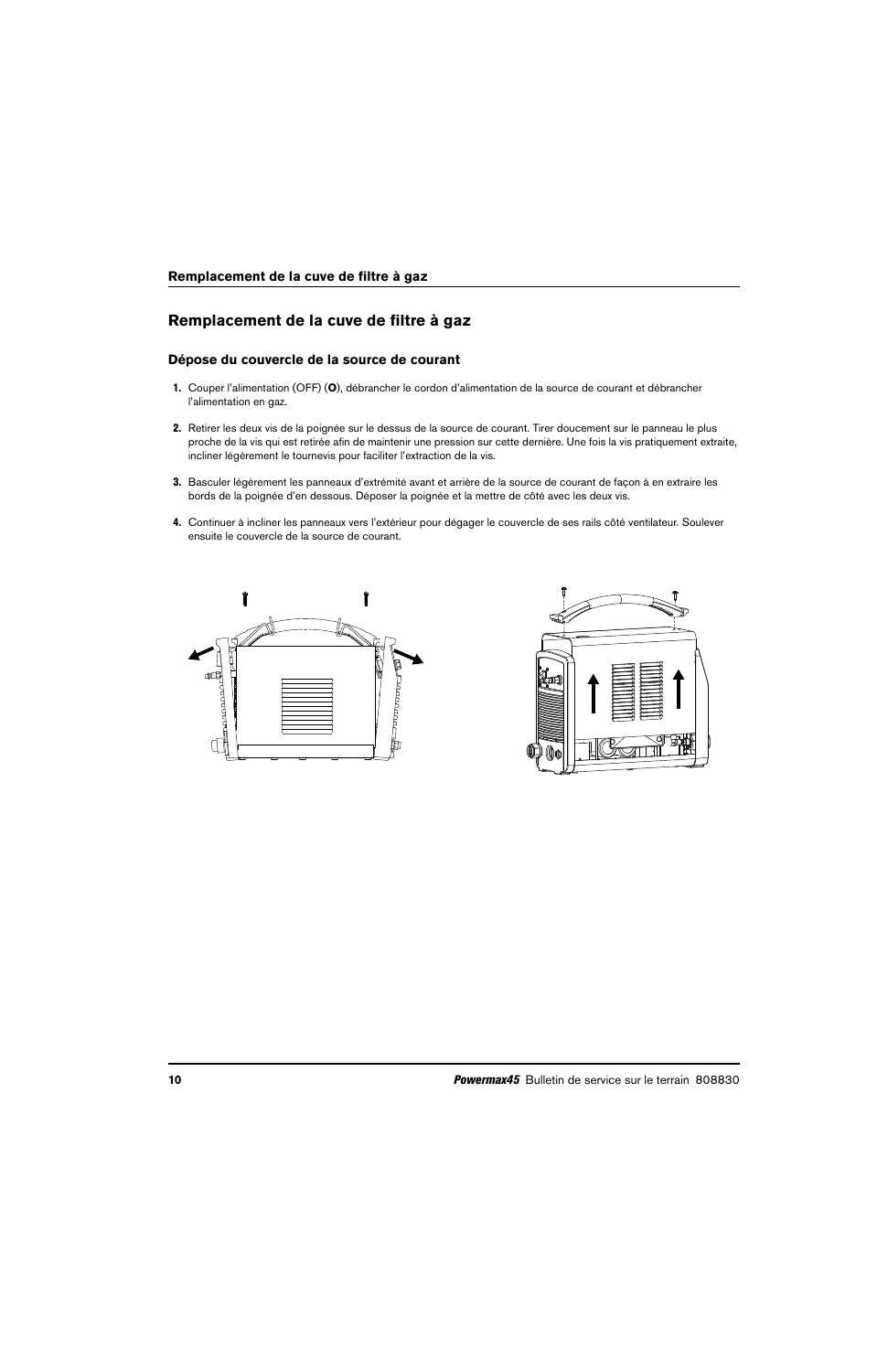## **Retrait de la cuve de filtre à gaz**

- 1. Du côté ventilateur de la source de courant, retirer le tuyau de vidange @ du trou situé sur la partie inférieure du socle.
- 2. Retirer l'autre extrémité du tuyau de vidange du raccord de vidange situé au bas de la cuve de filtre à gaz **@**. Mettre de côté le tuyau de vidange.



3. Dévisser le protecteur métallique de la cuve de filtre **3** jusqu'à ce qu'il soit complètement dégagé de l'ensemble de filtre à gaz/régulateur de pression.

La cuve de filtre à l'intérieur du protecteur métallique demeurera attachée au filtre à gaz/régulateur de pression.

4. Saisir la cuve de filtre **@** par les fentes du protecteur métallique. Retirer la cuve de filtre du filtre à gaz/régulateur de pression en la tournant et en la tirant délicatement jusqu'à ce qu'elle soit dégagée.

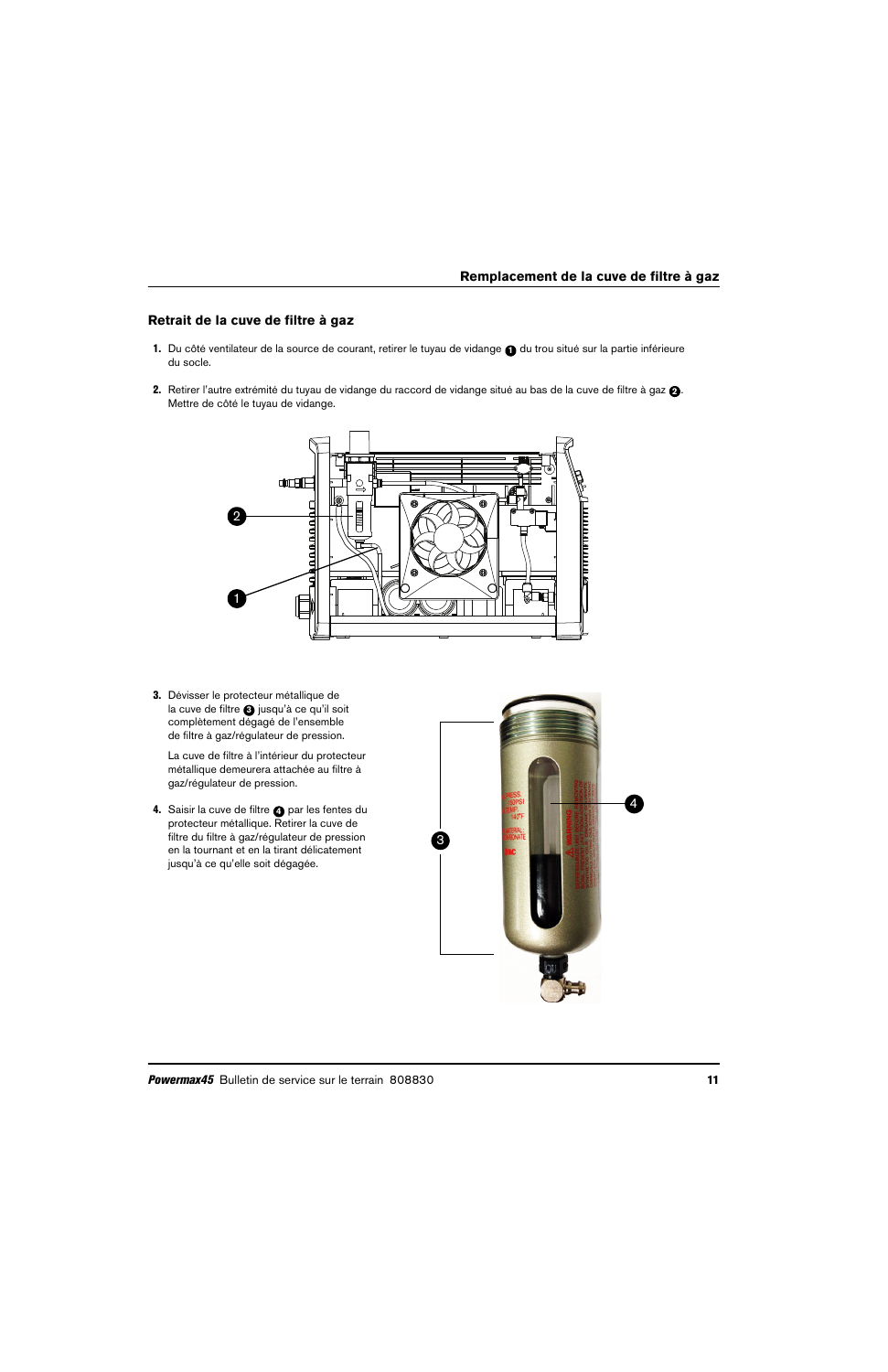#### **Installation de la cuve de filtre à gaz**

- 1. Visser le nouvel ensemble de cuve de filtre à gaz **1** à l'intérieur du filtre à gaz/régulateur de pression **@**. Le raccord de vidange a doit être orienté vers le devant de la source de courant.
- 2. Pousser le tuyau de vidange sur le raccord de vidange qui se trouve au bas de la cuve de filtre à gaz.
- 3. Pousser l'autre l'extrémité du tuyau de vidange sur l'orifice situé au bas de la source de courant.
- 4. Rebrancher l'alimentation en gaz et vérifier l'étanchéité de tous les points de raccordement des raccords et des tuyaux de l'ensemble de filtre à gaz/régulateur de pression.





## **ATTENTION !**

**Les pressions d'alimentation en gaz non conformes aux spécifications indiquées dans le manuel de l'opérateur du système peuvent se traduire par une qualité de coupe médiocre, une durée de vie écourtée des consommables et des problèmes de fonctionnement.**

**Si le degré de pureté du gaz est trop faible ou en présence de fuites dans les raccords ou dans les tuyaux d'alimentation :**

- **Les vitesses de coupe peuvent diminuer.**
- **La qualité de coupe peut se détériorer.**
- **La capacité d'épaisseur de coupe peut diminuer.**
- **La durée de vie des consommables peut être écourtée.**